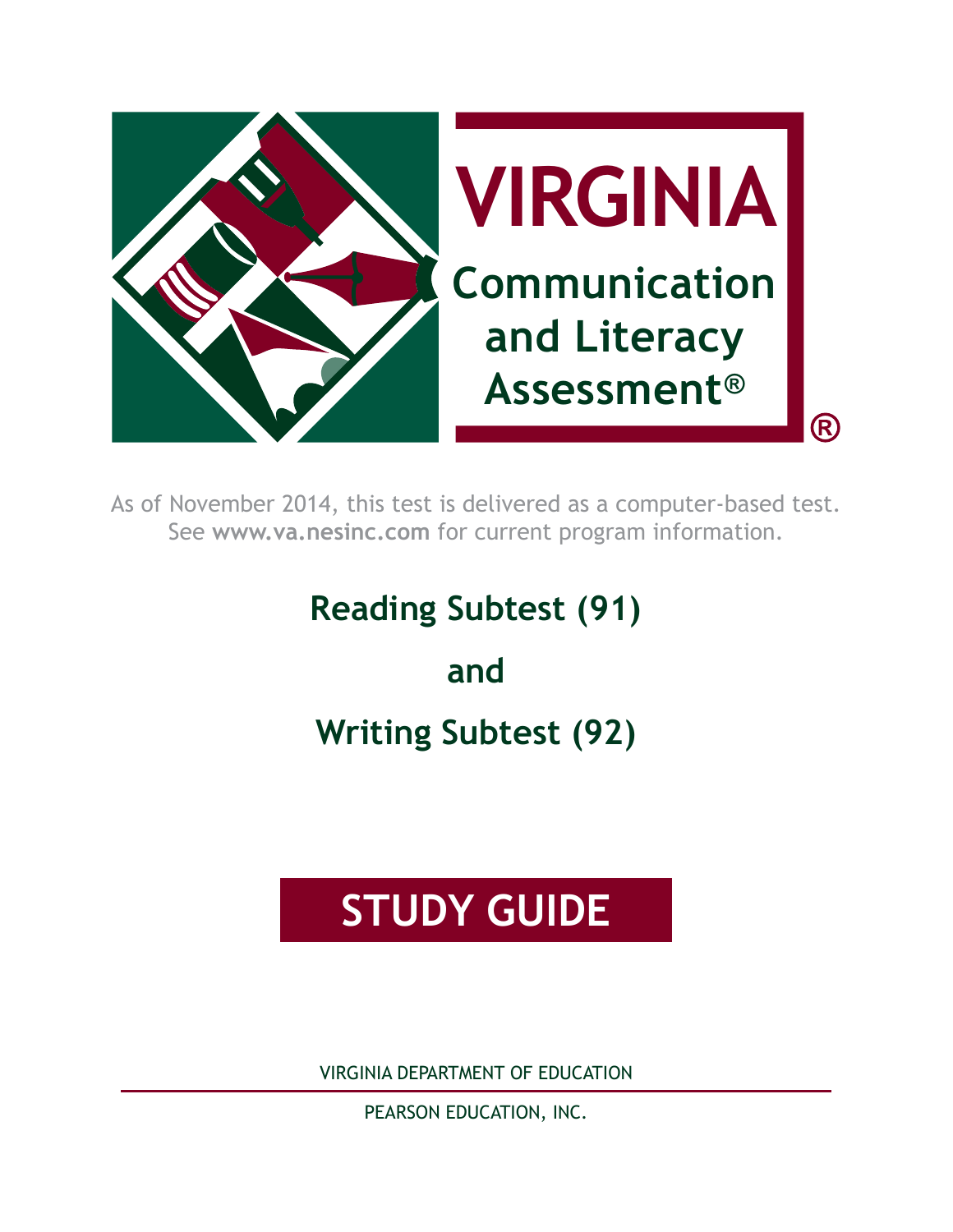| <b>TABLE OF CONTENTS</b>     |                                                                                            |         |  |  |
|------------------------------|--------------------------------------------------------------------------------------------|---------|--|--|
|                              | Section 1: About the Virginia Communication and<br><b>Literacy Assessment</b>              | 1-1     |  |  |
| <b>Introduction</b>          |                                                                                            |         |  |  |
|                              | <b>Test Development Process</b>                                                            |         |  |  |
| <b>Structure of the Test</b> |                                                                                            |         |  |  |
|                              | Section 2: Preparing for the Test                                                          | $2 - 1$ |  |  |
| <b>Studying for the Test</b> |                                                                                            |         |  |  |
| <b>Test-Taking Tips</b>      |                                                                                            |         |  |  |
|                              | Section 3: Description of Test Item Formats for the<br><b>Reading and Writing Subtests</b> | $3 - 1$ |  |  |
|                              | <b>Multiple-Choice Item Formats</b>                                                        |         |  |  |
|                              | Format for the Short-Answer Items and the Writing Assignments                              |         |  |  |
|                              | Section 4: The Test Blueprint                                                              | $4 - 1$ |  |  |
| <b>Test Blueprint</b>        |                                                                                            |         |  |  |
|                              | Section 5: Sample Test Items-Reading Subtest                                               | $5-1$   |  |  |
| <b>Multiple-Choice Items</b> |                                                                                            |         |  |  |
|                              | Section 6: Sample Test Items-Writing Subtest                                               | $6 - 1$ |  |  |
| <b>Multiple-Choice Items</b> |                                                                                            |         |  |  |
| <b>Short-Answer Items</b>    |                                                                                            |         |  |  |
| <b>Writing Assignments</b>   |                                                                                            |         |  |  |
| Section 7:                   | <b>Preparation Resources</b>                                                               | $7 - 1$ |  |  |
| <b>Reading List</b>          |                                                                                            |         |  |  |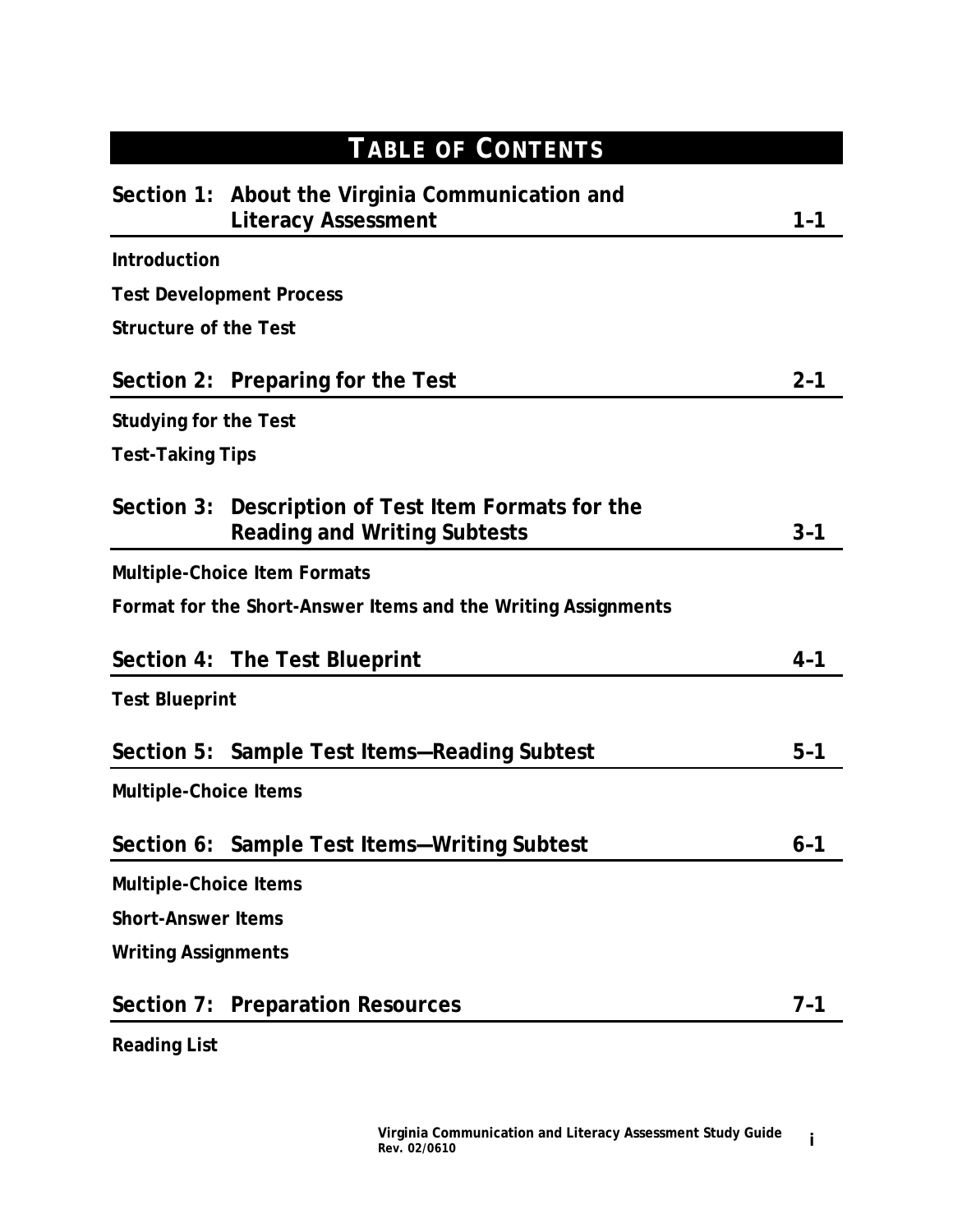#### *Readers should be advised that this study guide, including many of the excerpts used herein, is protected by federal copyright law.*

Copyright © 2010 Pearson Education, Inc. or its affiliate(s). All rights reserved. Evaluation Systems, Pearson, P.O. Box 226, Amherst, MA 01004

Virginia Communication and Literacy Assessment, VCLA, and the Virginia Communication and Literacy Assessment logo are trademarks, in the U.S. and/or other countries, of the Virginia Department of Education and Pearson Education, Inc. or its affiliate(s).

Pearson and its logo are trademarks in the U.S. and/or other countries of Pearson Education, Inc. or its affiliate(s).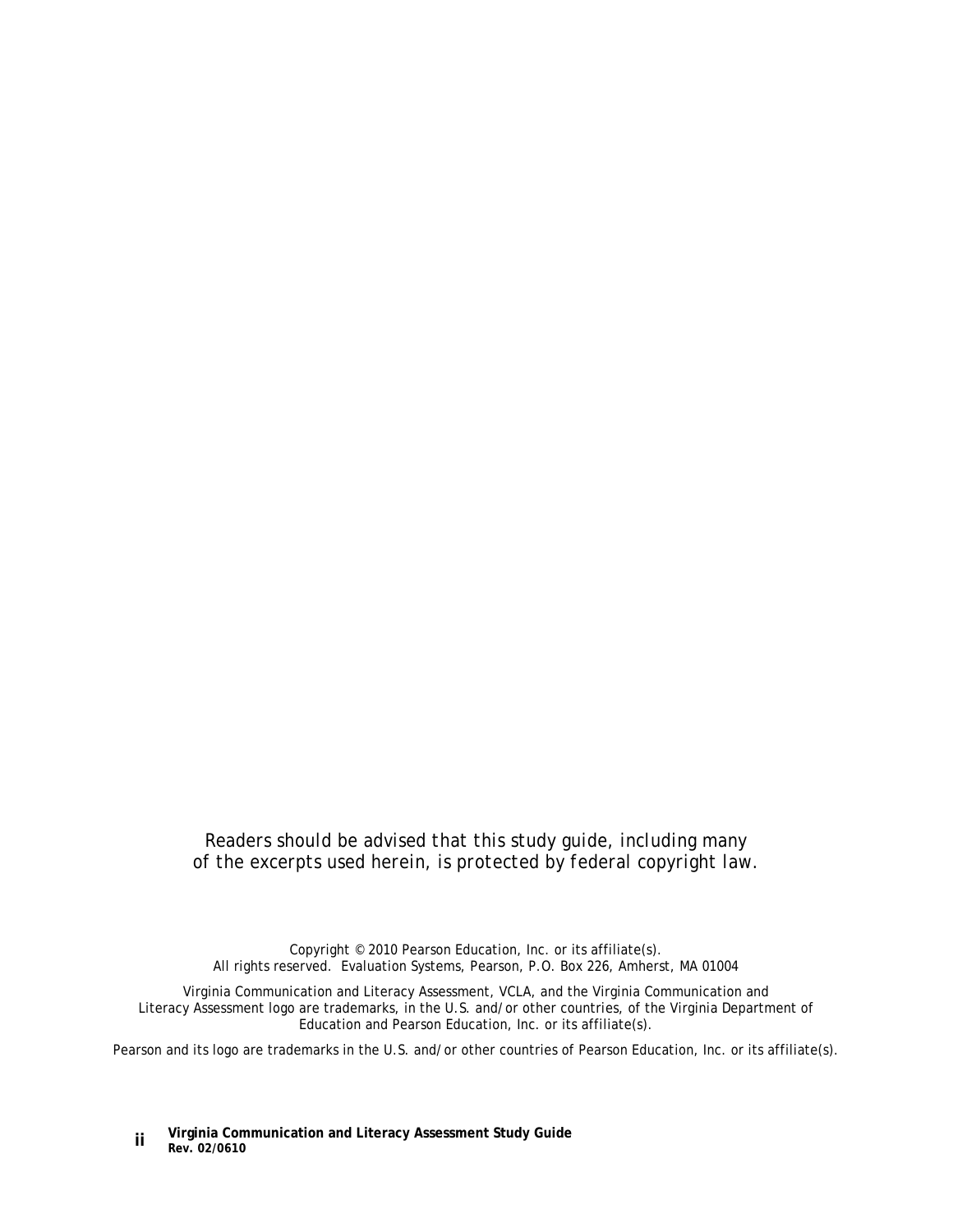# **S ECTION 1 ABOUT THE VIRGINIA COMMUNICATION AND LITERACY ASSESSMENT**

The Virginia Department of Education has contracted with the Evaluation Systems group of Pearson to create and administer the Virginia Communication and Literacy Assessment® (VCLA™), which measures the communication and literacy skills necessary for Virginia educators.

For current information on requirements and program policies for the VCLA, see the most recent version of the registration bulletin. You are encouraged to read these requirements and policies carefully and to determine with your academic advisor the best time for you to take the VCLA.

The Virginia Department of Education and the Evaluation Systems group of Pearson are available to answer questions you may have. Select "Contacts" from the Virginia Communication and Literacy Assessments Web site at www.va.nesinc.com for more information.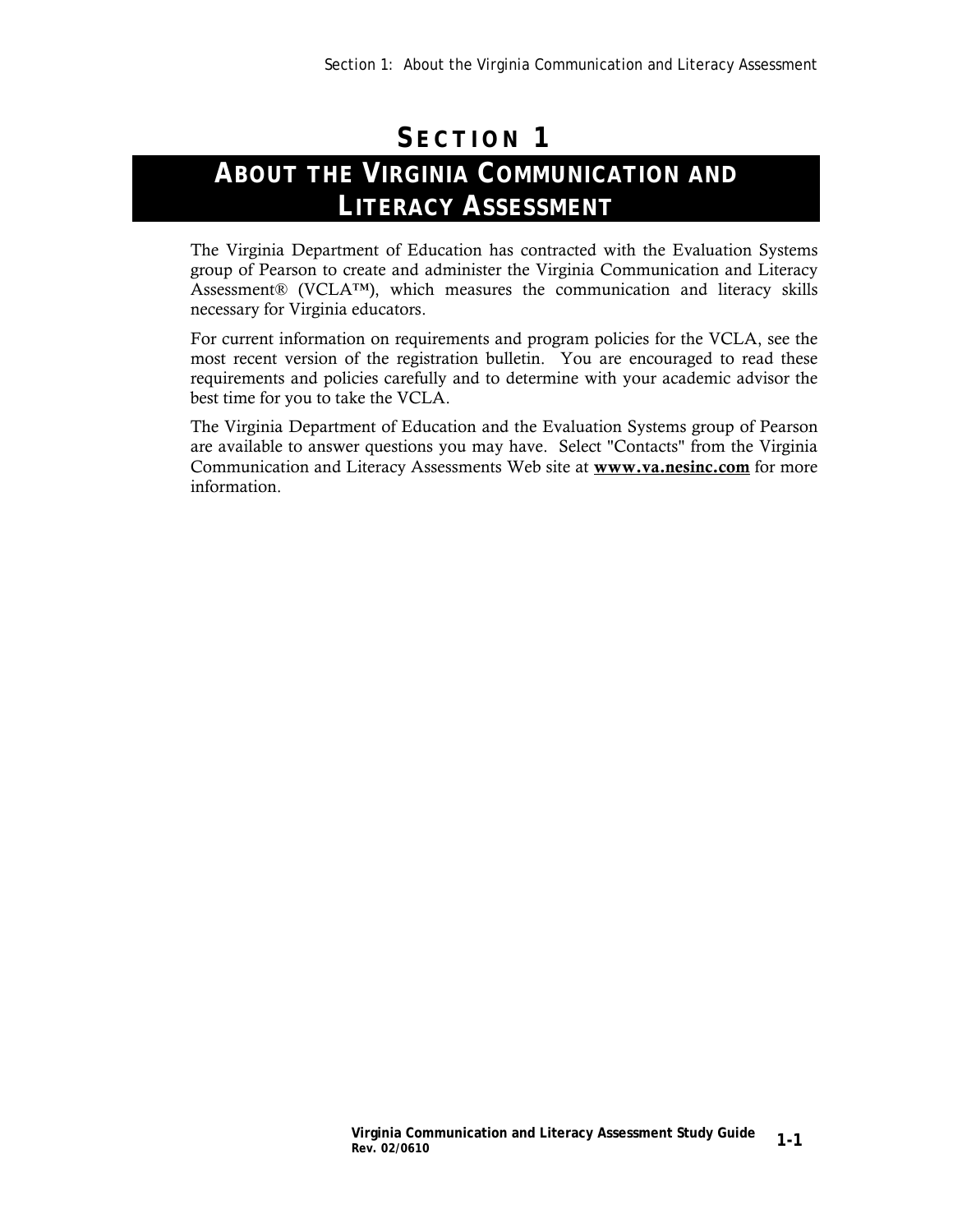## **Test Development Process**

| Step                             | Description                                                                                                                                                                                                                                                                                                                                                                                                     |  |  |
|----------------------------------|-----------------------------------------------------------------------------------------------------------------------------------------------------------------------------------------------------------------------------------------------------------------------------------------------------------------------------------------------------------------------------------------------------------------|--|--|
| Develop<br>the Test<br>Blueprint | The content of each subtest is documented in the test blueprint.<br>The VCLA test blueprint consists of a set of test objectives, along<br>with a set of descriptive statements that elaborate on the content of<br>each test objective.                                                                                                                                                                        |  |  |
|                                  | During preparation of the test blueprint, key state and national<br>documents and Virginia educators were consulted. Committees of<br>Virginia educators reviewed the test blueprint and made revisions,<br>as necessary, to ensure that the test blueprint is accurate, free<br>of bias, job related, representative of the diversity of the<br>Commonwealth, and consistent with the purposes of the program. |  |  |
| Validate Test<br>Content         | The content validation survey was conducted using randomly<br>sampled licensed and practicing Virginia public school teachers<br>and teacher preparation program faculty to ensure that the test<br>blueprint reflects the knowledge and skills considered to be<br>important for performing the job of an entry-level teacher in<br>Virginia public schools.                                                   |  |  |
| Develop Test<br>Items            | Test items were developed to assess the content defined by the test<br>blueprint. Committees of Virginia educators were convened to<br>review and approve the test items. Students preparing to teach at<br>different licensure levels participated in field tests of the test items<br>at field test sites throughout Virginia.                                                                                |  |  |
| <b>Set Passing</b><br>Standards  | A committee of Virginia educators was convened following the<br>first test administration to recommend the passing standard<br>for each VCLA subtest. The final passing standards will be<br>determined by the Virginia Board of Education.                                                                                                                                                                     |  |  |

This topic describes the major steps in developing the VCLA.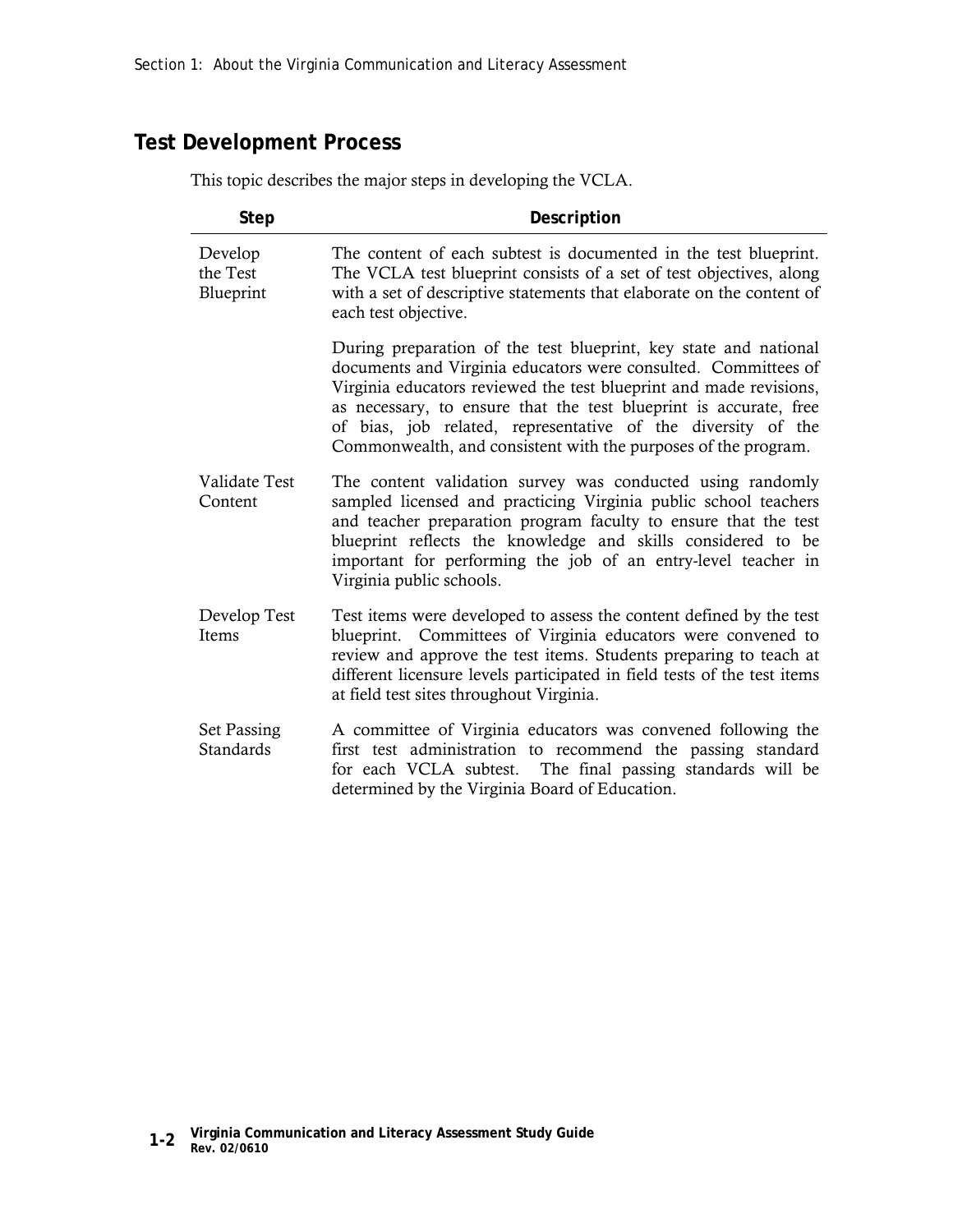### **Structure of the Test**

The VCLA comprises two areas—reading and writing. Each area will be assessed by a separate subtest—a reading subtest and a writing subtest. The reading subtest contains multiple-choice items. The writing subtest contains multiple-choice items, shortanswer items, and two writing assignments—a written summary and a written composition. The multiple-choice items require candidates to select the best choice from a list of four possible responses. Each short-answer item requires candidates to rewrite a sentence to correct one or more grammatical errors. The writing assignments require candidates to write a response to an assignment.

Areas tested include the comprehension and analysis of readings; development of ideas in essay form on specific topics; outlining and summarizing; interpretation of tables and graphs; and mastery of grammar, mechanics, and vocabulary. The content of each VCLA subtest is documented in the test blueprint, which is available in Section 4 of this guide or on the VCLA Web site at www.va.nesinc.com. Refer to "Read the Test Blueprint" in Section 2 for a description of the content and format of the VCLA test blueprint.

The VCLA test structure is as follows:

- Each content area of the VCLA will be assessed by a separate subtest—a reading subtest and a writing subtest.
- Each subtest includes a set of test objectives. The test objectives are broad, conceptual statements, written in language that reflects the skills, knowledge, and understanding that an entry-level teacher needs in order to teach in Virginia public schools.
- Each test objective is clarified and further described by one or more descriptive statements that provide examples of the knowledge and skills covered by the test objective.
- Each multiple-choice item, short-answer item, and writing assignment is written to assess understanding of a test objective.

Refer to the sections that follow for detailed information on the content of each subtest.

#### **The VCLA Content**

The VCLA reading subtest consists of approximately 40 multiple-choice items. The VCLA writing subtest consists of approximately 40 multiple-choice items, 3 short-answer items, and 2 writing assignments, including a written summary assignment and a written composition assignment.

The following table lists the number of multiple-choice items, short-answer items, and writing assignments occurring on each section of the subtests. Refer to Section 4 of this guide or the VCLA Web site at **www.va.nesinc.com** to read the test blueprint.